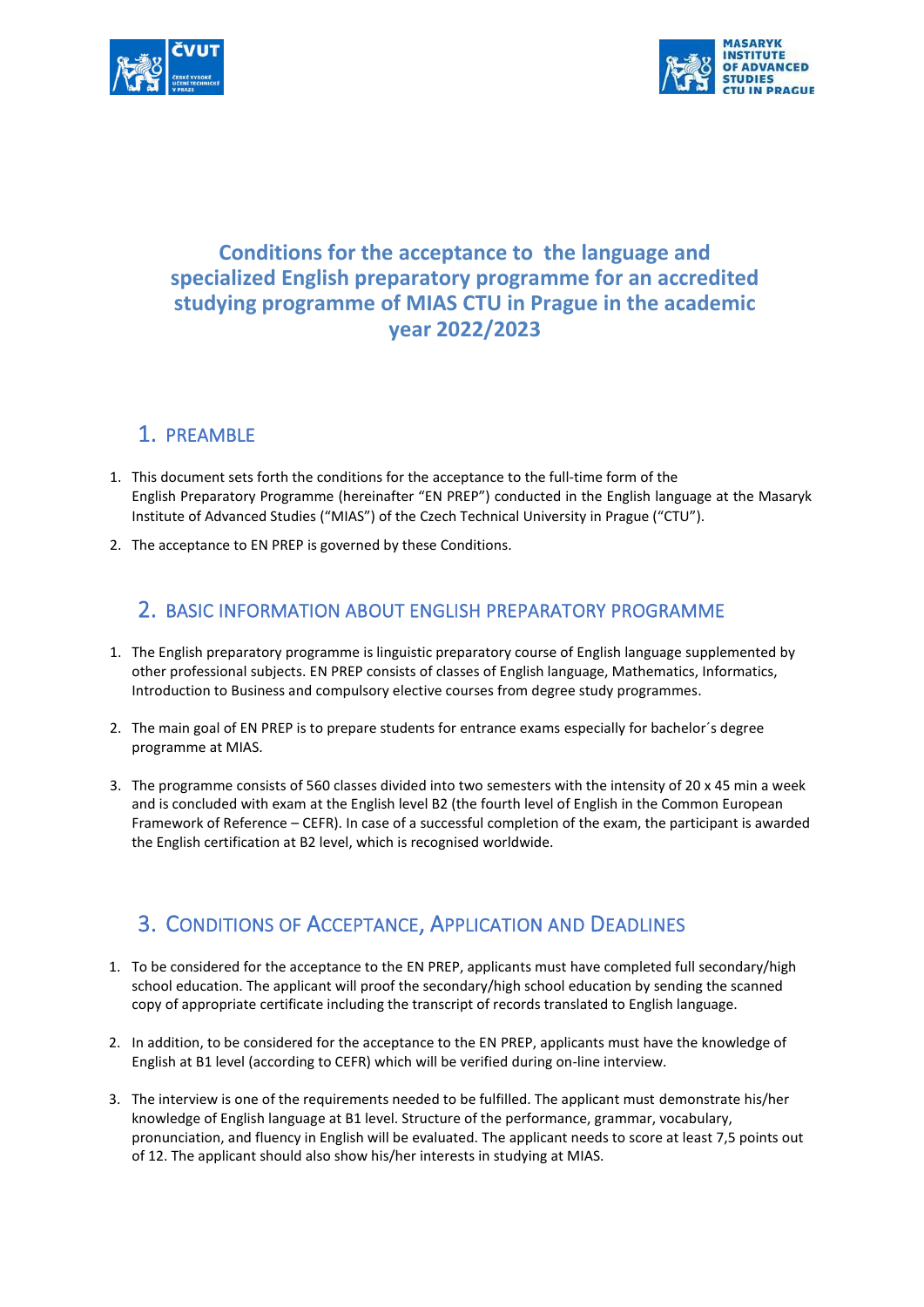



- 4. An applicant will fill an application form online. The form is available at the official website of MIAS. Following this step he/she will send a signed copy of Study Contract (also available at the official website of MIAS), with the scanned copy of passport and with the documents according to the paragraph 3 article 1 of this contract by e-mail to muvs-international@cvut.cz.
- 5. The applicant will pay administrative fee (800 CZK or 32 EUR) to the bank account of MIAS (see section 6) once he/she receives confirmation of successful delivery of the application form together with assigned registration number. The administrative fee is non-refundable.
- 6. The deadline for completing all these steps is May 31, 2022. Applicants are strongly encouraged to perform these steps as soon as possible to allow the MIAS administration to process the applications on an ongoing basis.

### 4. RIGHTS AND OBLIGATIONS OF THE CONTRACTUAL PARTIES

- 1. MIAS shall provide tuition in accordance with the study plan and shall facilitate to the participant of EN PREP possibility to take part in this tuition. The tuition shall be carried out in accordance with the studying timetable.
- 2. Every participant of EN PREP will be given a document confirming the completion of the preparatory programme. The participants who will successfully pass final exam from the English language will receive official certificate.
- 3. Passing the final tests from English and Mathematics will allow the participant to have the admissions tests for the bachelor's degree programme at MIAS forgiven. The participant needs to get at least 60 % from each subject.
- 4. Successful completion of compulsory elected courses selected from degree programmes will be recognized in further study in degree programmes at MIAS.
- 5. The participant is obliged to fulfil all studying tasks in the frames of EN PREP during its whole duration, attend lessons in accordance with the timetable of MIAS, disclose in written form to MIAS International Office any change in the processed personal data mentioned in the Study Contract as well as changes of any other facts related to the subject and purpose of these Conditions.
- 6. If the participant of EN PREP will not properly participate in tuition, he/she will be expelled. At least 80 % attendance is considered as a proper participation. In case of health problems or other exceptionally serious reasons, supported by medical or other conclusive reports, larger absence in tuition can be tolerated. Students whose attendance at the end of the first semester won't be at least 80%, won't be permitted to continue in the tuition.
- 7. The participant shall duly and timely fulfil the payment conditions (see section 4).
- 8. By signing Study Contract, the participant gives MIAS his/her agreement with processing and storage of the personal data presented in the application form for the needs and purposes related to the programme, including the rights resulting from the Study Contract.
- 9. The participant is obliged to disclose to the Department for Asylum and Migration Policy of the Ministry of the Interior and MIAS all changes related to his/her residence in the Czech Republic within the period of 3 days.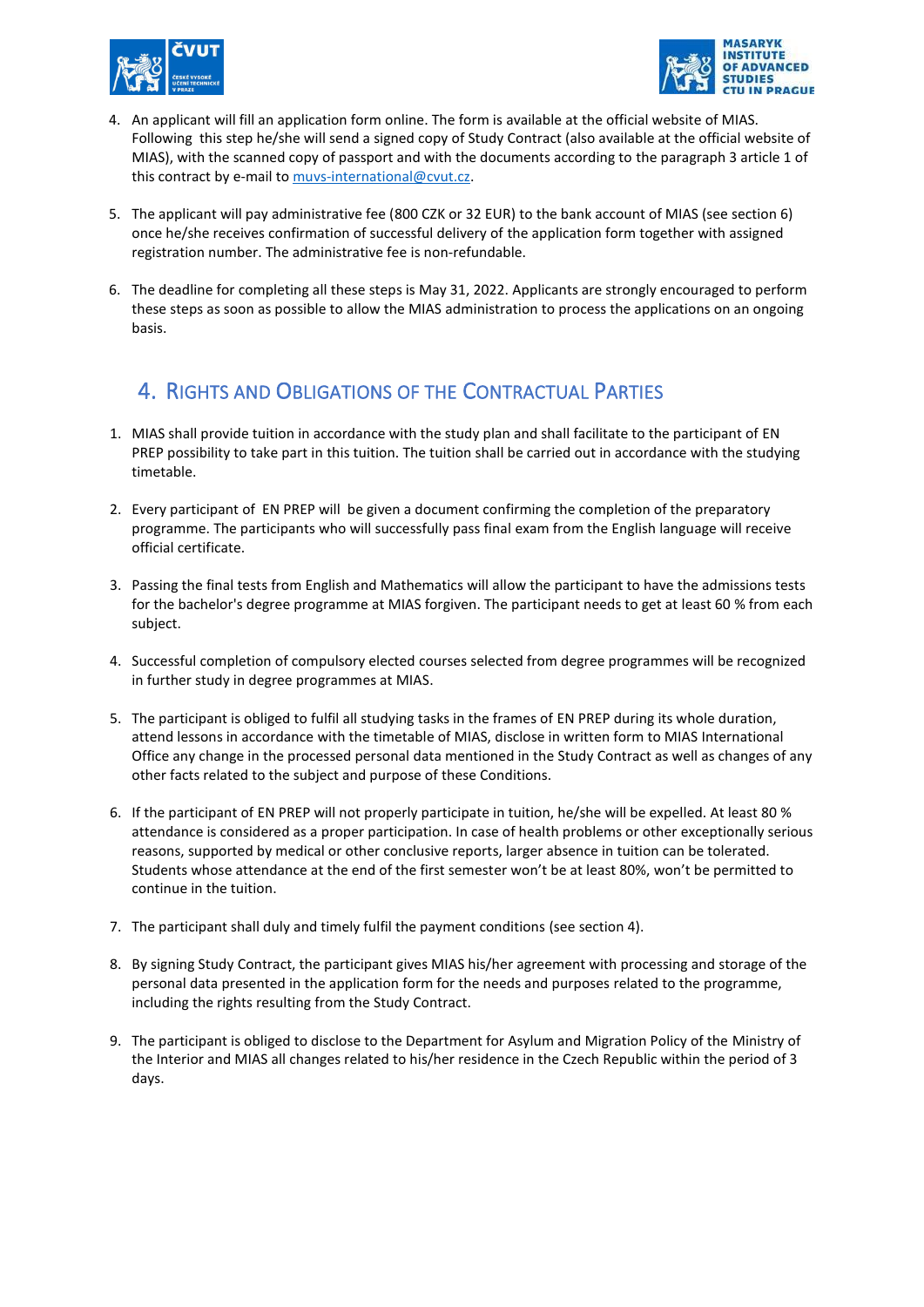



# 5. TUITION FEE AND OTHER ARRANGEMENTS

- 1. Total price of EN PREP (two semesters) is 79 000 CZK. The tuition fee must be paid for the whole year and no later than June 30, 2022.
- 2. Upon receipt of the tuition fee payment to the bank account, MIAS will confirm the receipt by email and send to the participant an official letter of acceptance with further information about registration into the EN PREP, about the beginning of studies at MIAS and one signed and stamped copy of the Contract.
- 3. The participant is obliged to inform MIAS about obtaining/failing to obtain the student visa to the Czech Republic not later than 3 working days on receipt of the official announcement from the Embassy.
- 4. The participant will be asked to arrange accommodation and health insurance for the whole period of planned stay in the Czech Republic and to send documents confirming this facts upon request by e-mail to [muvs-international@cvut.cz.](mailto:muvs-international@cvut.cz)
- 5. Admitted participants can book their accommodation in the CTU student dormitories at [https://www.suz.cvut.cz/en/documents.](https://www.suz.cvut.cz/en/documents) They will receive accommodation confirmation from CTU Facilities Administration Department upon request and after paying the administration fee.

# 6. FEE PAYMENTS

- 1. The administrative fee is non-refundable.
- 2. The tuition fee is non-refundable, except for serious circumstances that prevent the admitted participant from registration (such as failure to obtain the visa to the Czech Republic). In such a case, the participant shall submit a request and supporting evidence to the guarantor of EN PREP who then decides about returning the fee.
- 3. In case of complications of the state of health and other extraordinary important issues which have emerged in the run of the programme and are documentarily proved by medical or other official report, and in case such reasons will disallow the participant to take part in the tuition in the long-term perspective, the fee might be partially returned. The amount of returned fee will be determined on the bases of individual assessment of the case by the guarantor of EN PREP.
- 4. In case of exclusion of the participant from EN PREP, the tuition fee is non-refundable (see paragraph 4 articles 5 and 6 and paragraph 8 article 1d).
- 5. If the participant interrupts the study in EN PREP on the basis of his/her own decision, there is no possibility to claim return of the fee.
- 6. The tuition fee does NOT cover accommodation, food, transportation, medical insurance, or other personal expenses.
- 7. All payments should be made by wire transfer. All transaction fees and charges associated with the payment shall be borne by the participant.
- 8. The participant shall use assigned registration number (see paragraph 3 article 6) as identification code for all his/her payments to MIAS. The participant shall follow carefully instructions for international payments so that MIAS receives the full amount.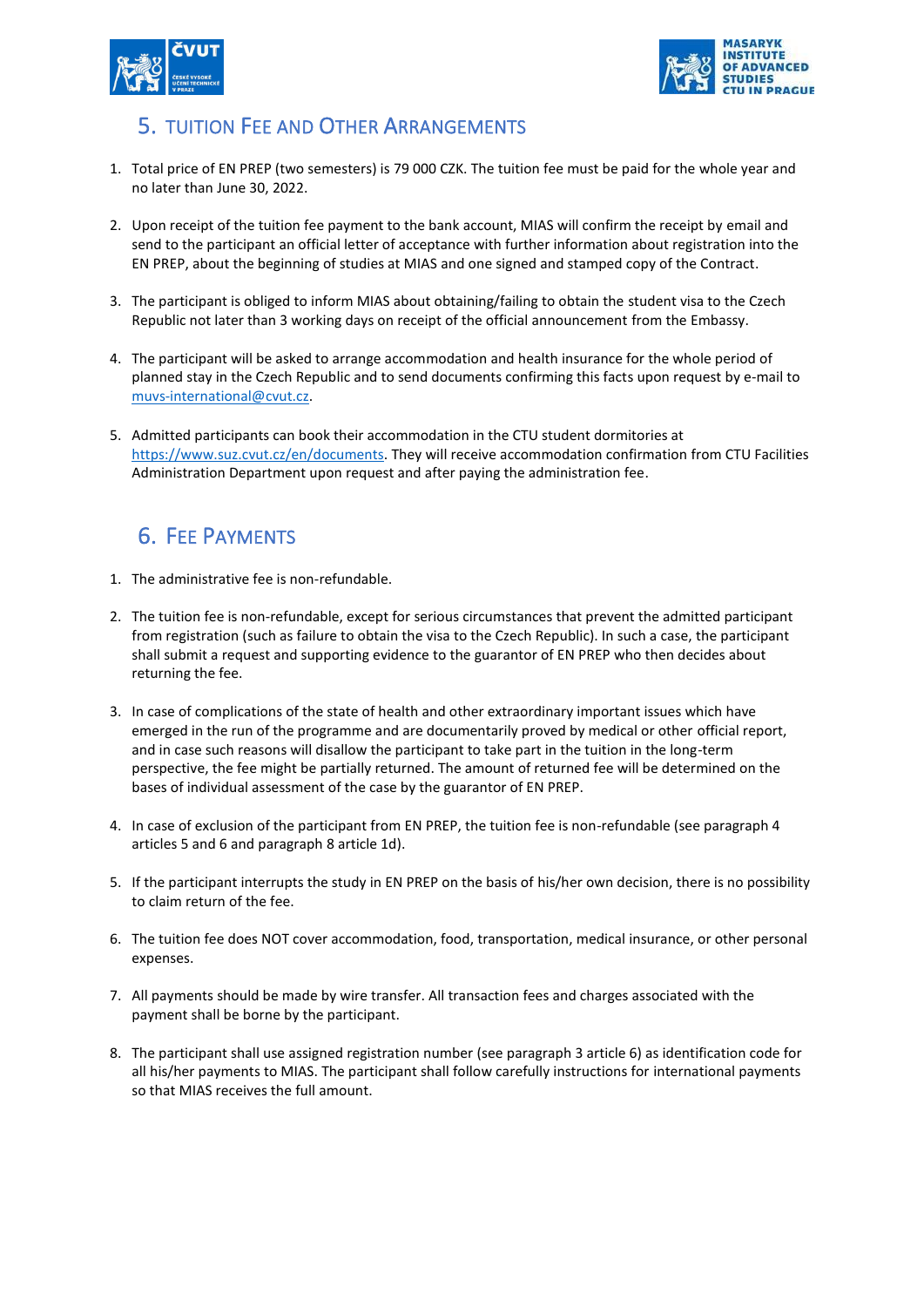



Account holder: MIAS CVUT Kolejní 2637/2a 160 00 Praha 6 Czech Republic

For payments in **EUR** currency please use: Account No.: 115-840890237/0100 IBAN: CZ6001000001150840890237 SWIFT: KOMBCZPPXXX

For payments in **CZK** currency please use: Account No.: 19-8491620277/0100 IBAN: CZ6501000000198491620277 SWIFT: KOMBCZPPXXX

Bank name and address: KB Praha 6

## 7. REGISTRATION IN THE ENGLISH PREPARATORY PROGRAMME

- 1. Participants must come in person at MIAS International Office during two weeks preceding the beginning of EN PREP in order to register into the programme. The participant will be informed about the exact time and place via e-mail.
- 2. Participants who cannot attend the registration at the designated time due to serious reasons must inform MIAS International Office by sending an e-mail to muvs-international@cvut.cz. For such participants, another registration date will be arranged individually no later than three working days after arrival.
- 3. If the participant will not register to EN PREP and will fail to inform MIAS International Office, MIAS will inform the Ministry of the Interior of the Czech Republic without delay which will in its turn cancel the validity of the visa.
- 4. If the participant is unable to register for serious reasons by October 15, 2022, he/she cannot start the study.

# 8. TERMINATION OF CONTRACTUAL RELATIONS

- 1. Contractual Relations terminate on completion of EN PREP in one of the following ways:
	- a. Regular graduation from the English preparatory programme.
	- b. By means of written sign-off from the programme provided by the participant. The date of termination of the study is the date of receipt of the written sign-off letter by MIAS.
	- c. By written agreement between the Parties on termination/pause of the study on proposal from MIAS, the date of termination/pause of the study is the date of signature of such agreement by the contractual Parties.
	- d. By exclusion of the participant which MIAS has the right to put to force in case of major violation of studying or other rules and provisions of MIAS, if the situation is not resolved otherwise. The date of termination of the study is the date of receipt of the resolution on expulsion by the participant. The paid fees will not be returned to the participant in this case.